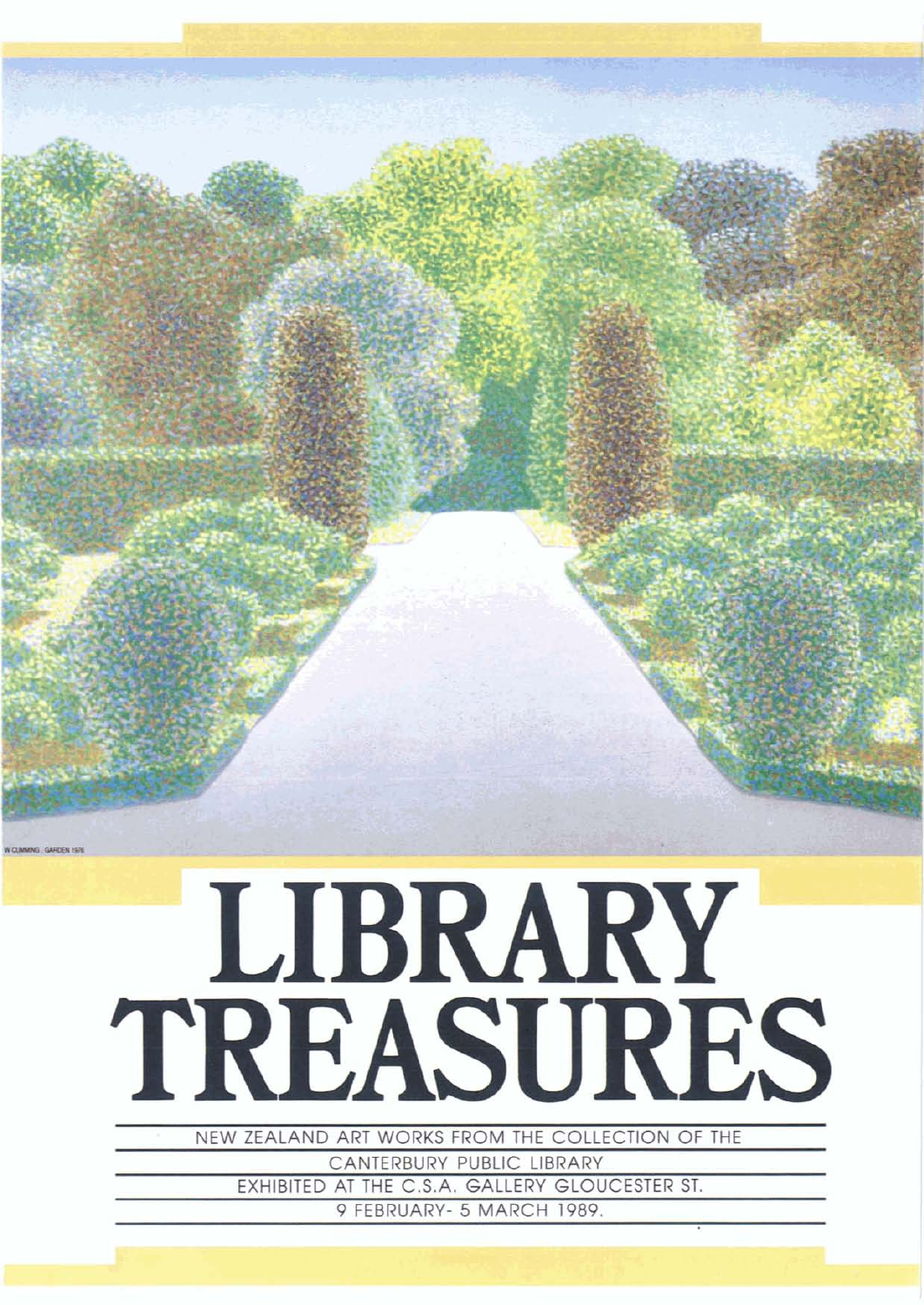## *LIBRARY TREASURES*

**NZ Art Works from the Canterbury Public Library C.S.A. Gallery 9th February** - **5th March 1989** 

## **Origins of the collection**

The Canterbury Public Library's collection of original **art** works was started by Ron O'Reilly (1914-1982).

Ron O'Reilly was appointed as City Librarian in 1951 and during his period here made many innovative changes. He mechanised the circulation system, introduced a **free** lending service and instigated a lending collection of records and paintings.

He had a keen interest in philosophy, literature and New Zealand art and developed personal friendships with many artists including Doris Lusk, Olivia Spencer Bower, Colin McCahon and Toss Woollaston. **Dur**ing his time in Christchurch Ron was deeply involved in the local **art** scene. He arranged many exhibitions in the library one such being McCahon's 'The Wake" in 1959.

He liaised with other galleries in arranging the loans of paintings for other exhibitions, and for a period was *art* critic for the Press and picture buyer for the CSA Gallery.

In 1953 the Library started its hire service of framed art prints, a selection of 80 reproductions which was confined to works by artists of importance in the history of painting, both old and modern masters.

Shortly afterwards the Library's collection was augmented by two substantial gifts, one from the Redfern Gallery, London of 34 original lithographs by British artists and the other, 39 prints from French cultural funds.

In 1955 the City Council approved extension

of the picture loan senrice to include original art works by local artists. The maximum purchase price was to be 19 guineas and because of this limitation the artists were often persuaded to sell their work at reduced prices. The prospect of having one's work on such public display was also an inducement to the artist to sell at a reasonable price. By 1960, 50 originals had been acquired. The paintings were selected by Ron O'Reilly at exhibitions, galleries and by visiting the artists in their homes. The Group Shows at the **Durham** Street **Art Gallery** provided a useful opportunity for previewing selections along with Gallery 91. and the CSA .

By 1968 when Ron O'Reilly left for Wellington, the collection included 125 New Zealand original paintings. Barbara Collie, currently head cataloguer at the Library continued the tradition of attending exhibitions and visiting local artists to purchase works. In 1981 when purchasing ceased the collection consisted of 297 works.

Over the years many of the works have increased considerably in value and some are now housed at the Robert McDougall **Art**  Gallery for reasons of security and preservation.

This exhibition is intended as a tribute to Ron 0' Reilly whose insight and astuteness benefitted the New Zealand **art** community . It will also enable the people of Canterbury who are no longer able to borrow these works to see the collection.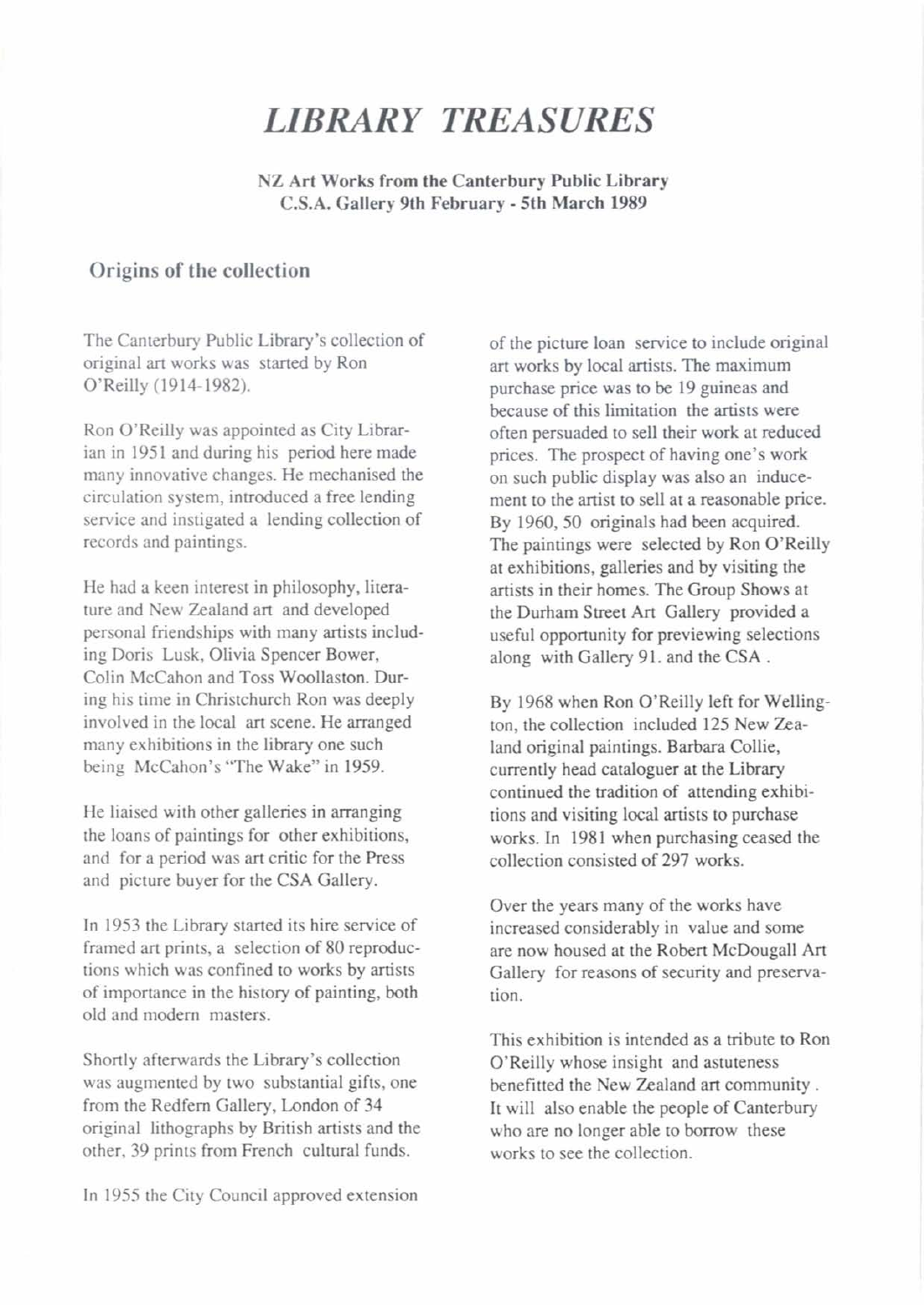**Some reminiscences about Ron O'Reilly from John Stringleman.** 

" A delightful experience occured when Colin McCahon sent him a painting. I think from memory he gave it to him and Ron had it on the wall of his office. It was a little difficult to interpret but Ron interpreted it as a lake with reflection in the lake. He could explain it all quite clearly. Then he must have had second thoughts about this , because one day I went into his office and there was the painting up the other way, you see. I said to him, "Ron what's the story about this? " Oh, he said looking a bit shamefaced, I asked Colin and it's actually a **kauri tree**  and it goes that way! Sure enough it was clearly what it was. We had a good laugh about that on plenty of occasions.

In the 60's Ron was given two years leave of absence to act as a visiting professor to a library school in Nigeria and at that stage he had never been out of New Zealand before. He had no sort of idea about what was entailed in air travel. The day came and he was leaving Christchurch to fly to Nigeria via Auckland. We took him out to the airport and as we got ready to go, he produced his luggage which apart **from** his hand luggage and a suitcase, consisted of two great paintings, one a McCahon and one a Woollaston. He couldn't bear to be parted from them and he dragged these all the way to Nigeria as cabin luggage. However he got them there and got them home."



## **Exhibition catalogue**

- 1. Angus, Rita **1908- 1970 Cape** Kidnappers (ca. **1956)**  Watercolour **14'1," x 22"**
- $2.$ Banbury, Campbell Grant **1957-**  Window reflection **1979**  Mixed media **12" x 12"**  Shown: Brooke Gifford Gallery in own show **1979.**
- **3.** Bensemann, **Leo** Vernon **1912- 1986**  Rain over Puponga **1978**  Oil on board 18" x 16" Shown: Brooke Gifford Gallery **1979.**
- $4.$ Bracey, Edward Nicholas **1936-**  No. **1** Black May **63.**  PVA **47** '12" **x 38 '1,"**  Shown: Group show **1963.**
- **5.** Bracey, Edward Nicholas **1936-**  Waikato winter landscape PVA on paper **14 I/," x 20"**
- **6.** Brooke, Andre **1908- 1988**  Harbour no. 2 Oil 47" x 29<sup>1</sup>/<sub>2</sub>" Shown: Group show **1960**
- 7. Brown, Nigel Roderick **1949**  Driveway painting no. **10. 1974**  Oil **24" x 19"**  Shown: Moller's Gallery, Auckland **1975.**
- 8. Chaytor, Susan Bush landscape, birds **1965**  Oil **3S1/," x 47l/,"**  Shown: Durham St. Art Gallery **1965.**

Ron O'Reilly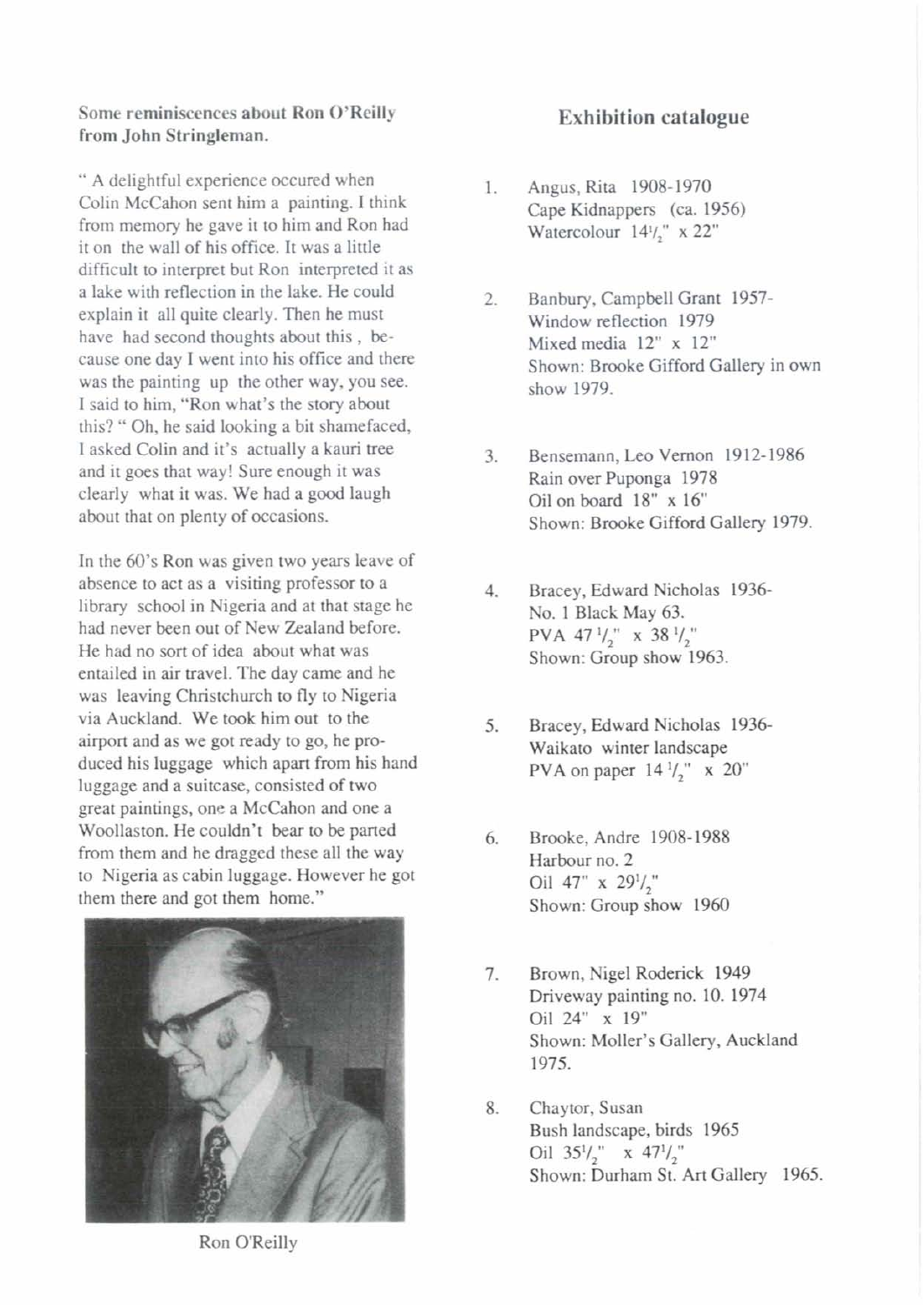- Clairmont, Philip Anthony 1949- 1984 9. Interior of living room 1972. Coloured **ink,** dye and graphite  $21^{1/2}$  x  $29^{1/2}$
- 10. Clark, Russell Stuart 1905-1966 Head Bronze fibreglass sculpture 11" high Shown : Durham St. Art Gallery 1964.
- 11. Coley, John 1935-View of Grafton Gully Oil  $16^{1}/_{2}$ " x  $23^{1}/_{2}$ " Toured with **NZ** collection of paintings to USSR 1959. Shown: Group show 1961.
- 12. Cowan. Shona 1940- Still life with teapot 1963 Oil 29"  $x$  23 $1/2$ "
- 13. Cumming, William Walter 1933-Garden 1976 Acrylic 22" x 22"
- 14. Deans, Austen 1915- The **Rangitata,** sunny 1978 Watercolour  $10'' \times 14' /_{2}$ Shown: "A family affair" C.S.A. 1978.
- 15. Fife, Ivy Grace 1903- 1976 Porters Pass, West **Canterbury** 1965 Watercolour 21" **x** 29"
- 16. Fleming, Rona Ngaio (Thompson) 1901-1975 The Drawbridge, Heathcote. 1957. Oil  $19^{1}/_{2}$ " x  $23^{1}/_{2}$ " Shown: C.S.A. Autumn exhibition 1958
- 17. Fomison, Anthony Leslie 1939- The Maori and the Pakeha 1963 Diptych  $21^{1}/_{2}$ " x 29"
- 18. **France,Palricia** 1911- The Picnic 1977 Watercolour  $14^{1/2}$  **x**  $13^{1/2}$
- 19. Geddes, Anthony Paul 1947- Group of trees 1971 PVA 27<sup>1</sup>/<sub>2</sub>" x 35<sup>1</sup>/<sub>2</sub>" Shown: C.S.A 1972
- 20. Gopas, Rudolph 1913- 1983 Boat harbour 1961 Watercolour  $10^{1/2}$ " x  $10$ " Shown: Gopas exhibition, Durham St. Art Gallery 1962
- 21. Gopas, Rudolph, 1913-1983 Landscape **Oil 27"x** 35" Shown: Group show 1960
- 22. Gopas, Rudolph 1913-1983 Sleeping woman 1959 Oil 33" x  $29\frac{3}{4}$ " Shown: Group show 1959
- 23. Gopas, Rudolph 1913- 1983 That light of the sun 1977 Handtinted photocopy 15" x 11"
- 24. Graham, David Hubert 1928-1972 Pegasus Bay 1961 Watercolour  $10'' \times 14^{1/2}$
- 25. Hanly, Patrick 1932-New **Order** 23 Part **I1** 1963 Oil 43" x  $30^{1}/2$ "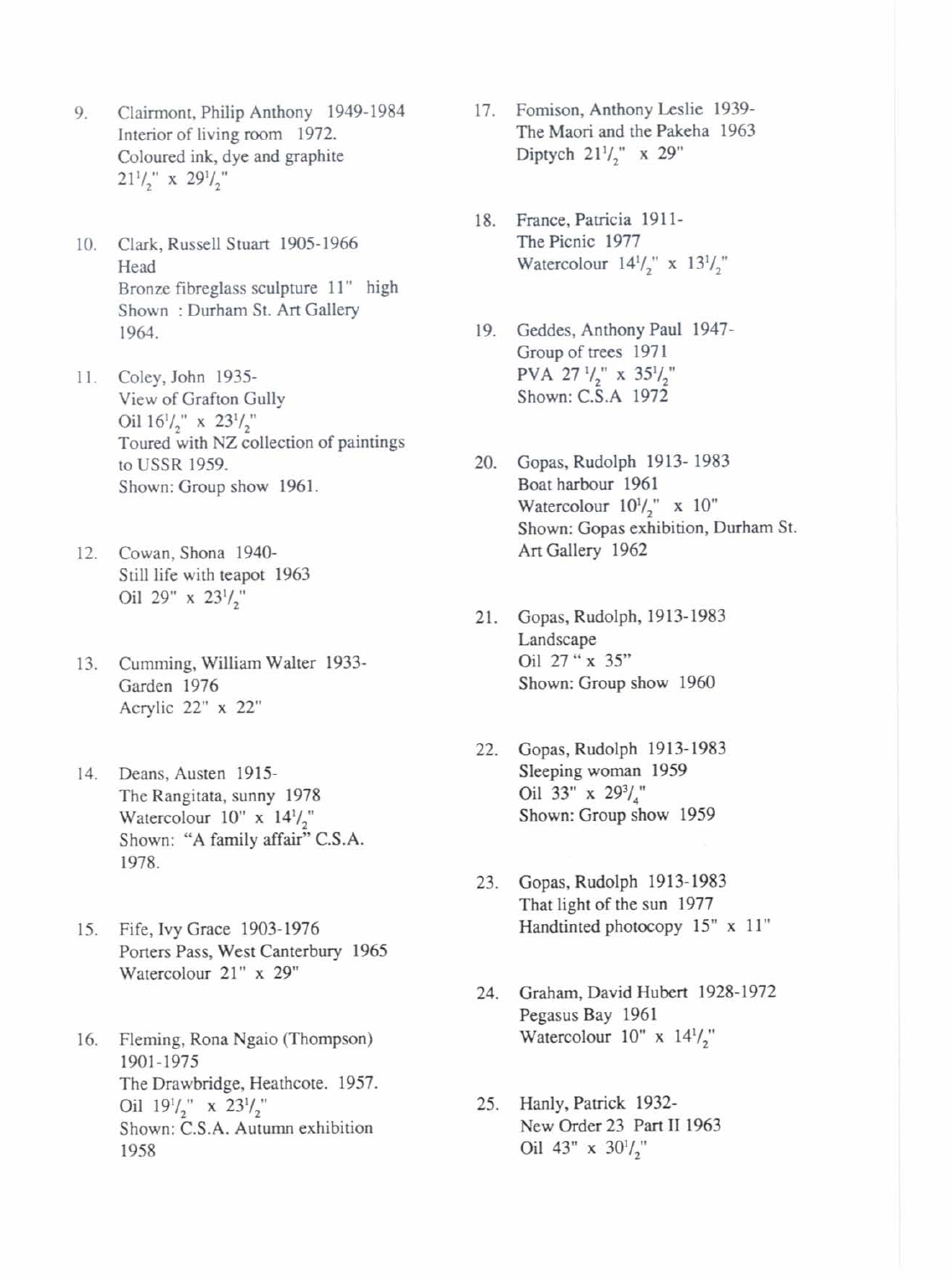- 26. Hanly, Patrick 1932- Showgirl and gentleman 1960 Monotype 19" **x** 26"
- 27. Henderson, **Louise** 1912- Memory 1970 PVA 15" **x** 22" Shown: C.S.A. at her own show.
- 28. Henderson,Louise 1912- Woman on sofa Coloured lithograph 13" **x** 18" **Purchased:** Group show
- 29. Hope, Esther 1885-1975 Wintertime, Mt. Sefton Watercolour  $15^{1}/_{4}$  **x**  $22^{3}/_{8}$ " Shown: C.S.A. 1959
- 30. Lusk, Doris 1916- Hills from Springfield 1961 Watercolour 14l/," **x** 22" Shown: Group show 1961
- 31. Lusk,Doris 1916- Late afternoon, Nelson Province **Oil** 233/," **x** 29"
- 32. Lusk, Doris 1916- State Hydro, Tuai, Waikaremoana **Oil** 26l/," **x** 173/,"
- 33. McCahon,Colin 1919-1987 **Kauri tree** landscape **Oil** 30 **x** 22"
- 34. McCahon, Colin 1919-1987 **Red** and black landscape 1959 Solpah  $26^{1}/_{2}$ " **x**  $17^{1}/_{2}$ "
- 35. MacFarlane, Quentin 1935-Last snow 1960 Duco lacquer **30" x** 23l/," Shown: Group show 1960
- 36. MacFarlane, Quentin 1935- **Marine** sketch PVA 32l/," x 34" Shown: C.S.A. 1966.
- 37. **Mannicg,** Dorothy 1925- Interior no. 1 **Oil** 173/4" **x** 13l/,"
- 38. Moffitt, Gilbert Trevor 1936-Embrace 1967 **Oil** 14l/," **x** 14" Shown: Group show 1967
- 39. Paul, Joanna 1945- Bedstead 1975 **Oil** 12l/," x 48" Shown: Women's Art" Robert McDougall Art Gallery 1975.
- 40. Peebles, Donald 1922- Composition 1958 Oil 36" **x** 32" Shown: Gallery 91 1959
- 41. Spencer-Bower, Olivia 1905- 1982 Beeches Watercolour  $18\frac{1}{2}$ " x 22"
- 42. Spencer-Bower, Olivia 1905- 1982 **The** dive 1958 Watercolour  $20\frac{5}{8}$  **x** 33" Shown: Group show 1959